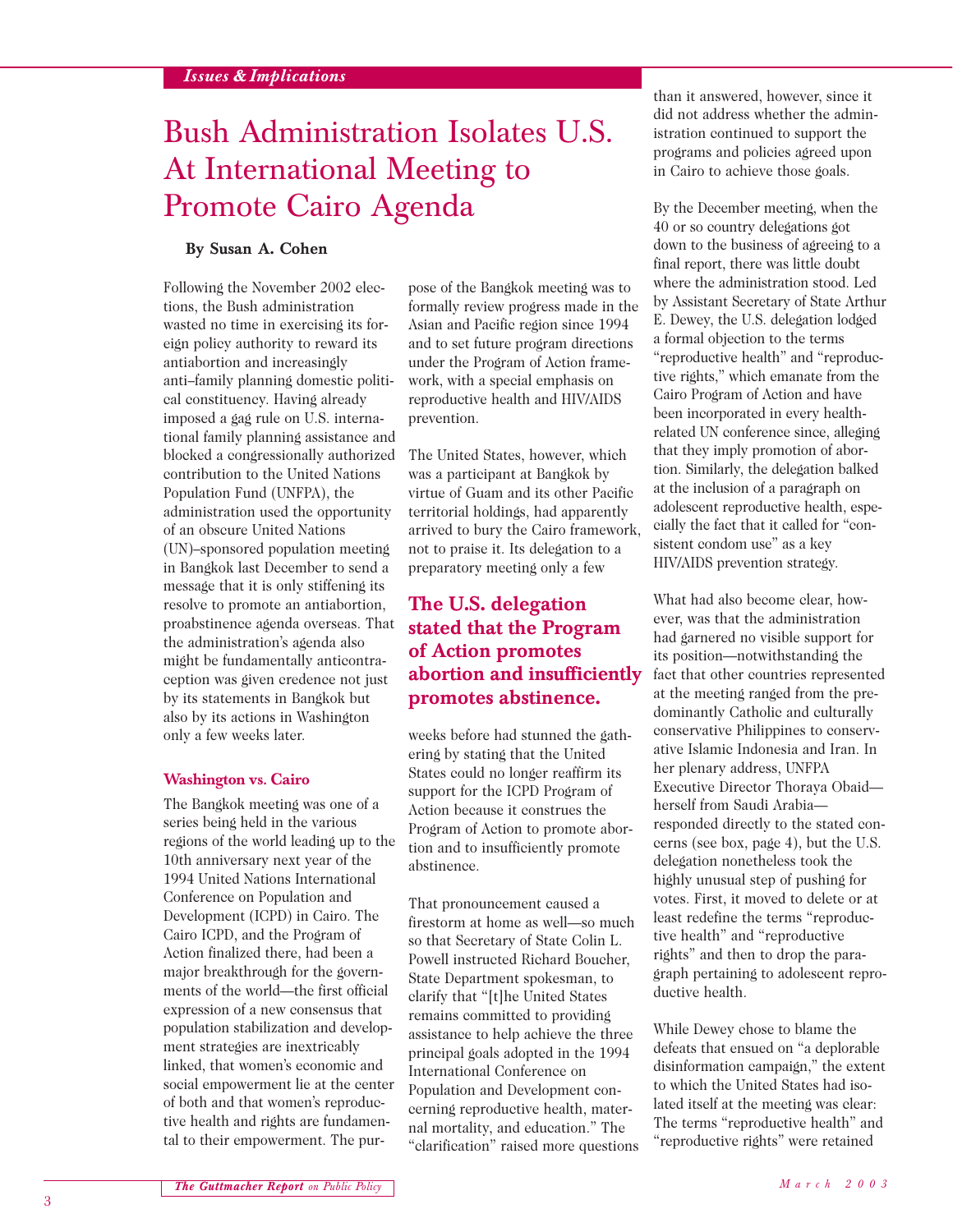on a vote of 31–1; similarly, the paragraph on adolescent reproductive health needs was approved, 32–1. "It is sad to see the U.S. move from being a leader on these issues to that of a minority voice," commented Ninuk Widyantoro of the Women's Health Foundation in Indonesia. "Sexual and reproductive health is one of the most important social

issues of the millennium." Widyantoro went on to say, "We know that the U.S. delegation does not even represent the views of the majority of the American people…. We hope that in the future, U.S. delegations at such conferences will more accurately represent the humanitarian values of the women and men of their nation."

### **What the ICPD Program of Action Says and What It Does Not: UNFPA's Thoraya Obaid Speaks Out\***

On the meaning of reproductive health and rights: *The language of the ICPD Programme of Action is extremely clear. There is no hidden agenda, nor any secret codes. The ICPD Programme of Action states, and I quote: "In no case should abortion be promoted as a method of family planning. All Governments and relevant intergovernmental and non-governmental organizations are urged to strengthen their commitment to women's health, to deal with the health impact of unsafe abortion as a major public health concern and to reduce the recourse to abortion through expanded and improved family planning services. Prevention of unwanted pregnancies must always be given the highest priority and every attempt should be made to eliminate the need for abortion… Any measures or changes related to abortion within the health system can only be determined at the national or local level according to national legislative process." This paragraph means exactly what it says, no more, no less.*

*Let me also state once more, since it has been called into question: the meaning of the phrases "reproductive health" and "reproductive rights" are not in doubt. The components of reproductive health are safe motherhood; voluntary family planning; protection from and treatment of sexually transmitted infections, including HIV/AIDS, and protection from gender-based violence.*

On adolescents: *This is the first youth generation to grow up with the threat of HIV/AIDS and the looming ghost of death as part of their everyday lives. We must therefore join forces to ensure that this young generation has a fighting chance, not only to survive, but also to a quality of life and to an active contribution to the well being of their families and their societies. Young people need education, information, counselling and reproductive health services to protect them from unwanted pregnancy, HIV/AIDS and other sexually transmitted infections."*

*[T]he Programme of Action recognizes clearly the reproductive health needs of adolescents and stipulates that they should be provided with information "that helps them attain a level of maturity required to make responsible decisions." It further states: "Recognizing the rights, duties and responsibilities of parents and other persons legally responsible for adolescents to provide, in a manner consistent with the evolving capacities of the adolescents, appropriate direction and guidance in sexual and reproductive matters, countries must ensure that the programmes…do not restrict the access of adolescents to appropriate services and the information they need, including on sexually transmitted diseases and sexual abuse."*

*\*Plenary Address, Fifth Asian and Pacific Meeting on Population and Development, December 16, 2002*

#### **Campaign Against Contraception?**

In the end, the United States formally joined the consensus at Bangkok after all—but in the same way that the Vatican joined the Cairo consensus in 1994, by inserting a long articulation of its dissenting views into the record. Regarding abortion, the formal U.S. "reservation" makes clear that nothing in the United States' agreement to sign onto the document "should be interpreted to constitute [its] support, endorsement, or promotion of abortion or abortion-related services or the use of abortifacients." With regard to HIV/AIDS prevention and family planning services for adolescents, it says the United States is committed to programs that "stress the practices of abstinence, delaying sexual initiation, monogamy, fidelity and partner reduction in order to reduce the spread of sexually transmitted diseases including HIV/AIDS" and that "any promotion of the use of condoms or other methods of family planning for adolescents in this or other UN or UN Conference documents should be interpreted in the context of [the United States'] continued support for, and promotion of, abstinence as the preferred, most responsible, and healthiest choice for unmarried adolescents."

Perhaps the administration's most stunning policy pronouncement, however, has gone almost unnoticed. In a formulation bearing remarkable similarity to that used by the Vatican, the reservation puts the United States on record as supporting "innocent life from conception to natural death," once again stressing its opposition to "the use of abortifacients." Leaving aside how this pronouncement is supposed to comport with the constitutional right of U.S. women to abortion, the statement would seem to call into question the administration's position on contraception itself.

The debate over when a contraceptive is actually an "abortifacient" is